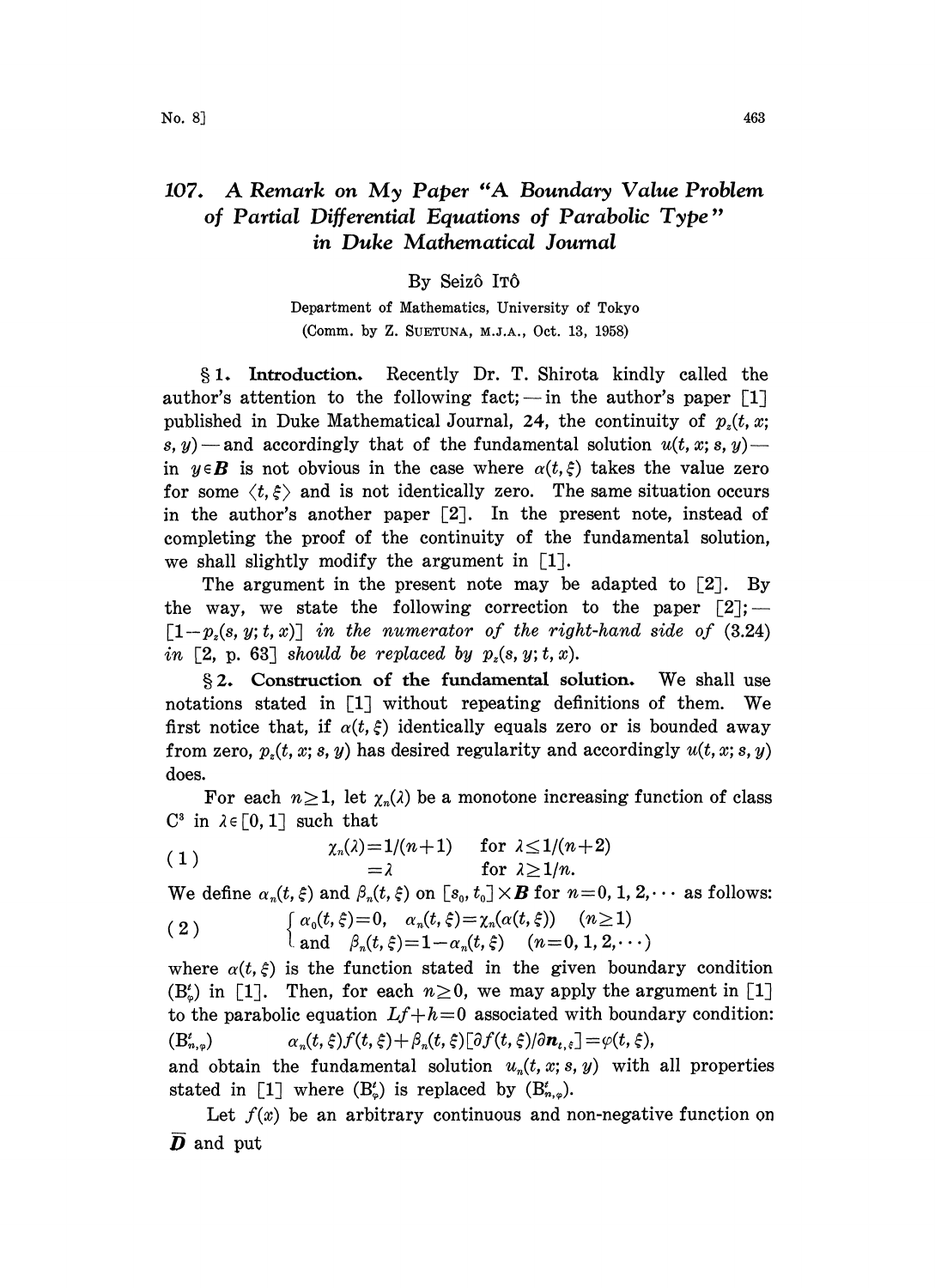(3) 
$$
f_n(t,x) = \int_D u_n(t,x;s,y)f(y)dy \qquad (n \ge 0)
$$

and

(4) 
$$
\varphi_{n\nu}(t,\xi) = \alpha_n(t,\xi) f_{\nu}(t,\xi) + \beta_n(t,\xi) \frac{\partial f_{\nu}(t,\xi)}{\partial \boldsymbol{n}_{t,\xi}} \qquad (\nu \geq n \geq 0).
$$

Then  $\beta_{\nu}\varphi_{n\nu}=(\alpha_{n}\beta_{\nu}-\alpha_{\nu}\beta_{n})f_{\nu}=(\alpha_{n}-\alpha_{\nu})f_{\nu}$ , and hence (5)  $\left[\alpha_n(t, \xi) - \alpha_{\nu}(t, \xi)\right] \left[1 - \alpha_{\nu}(t, \xi)\right]^{-1} f_{\nu}(t, \xi)$  $\varphi_{n\nu}(t, \xi) = \begin{cases} \n\qquad & \text{if} \ \alpha(t, \xi) \n\end{cases}$  $\overline{t}$  $\text{if } \alpha(t,\xi) \leq 1/n$ <br>if  $\alpha(t,\xi) > 1/n$ 

$$
\quad\text{and}\quad
$$

(6) 
$$
\varphi_{0\nu}(t,\xi) = \begin{cases}\n-\alpha_{\nu}(t,\xi)[1-\alpha_{\nu}(t,\xi)]^{-1}f_{\nu}(t,\xi) & \text{if } \alpha(t,\xi) \neq 1 \\
\frac{\partial f_{\nu}(t,\xi)}{\partial n_{t,\xi}} & \text{if } \alpha(t,\xi) = 1\n\end{cases}
$$

for  $\nu \geq n \geq 1$ . Furthermore, since  $f_{\nu}(t, x) - f_{\nu}(t, x)$  satisfies the equation  $L[f_v-f_n]=0$  on  $(s, t_0)\times\overline{\mathbf{D}}$ , initial condition:  $\lim_{m\to\infty} [f_v-f_n]=0$  boundedly on **D**, and boundary condition  $(B_{n,\phi}^t)$  with  $\phi = \varphi_{n\nu}$ , we have (see part iii) of Theorem in  $\lceil 1 \rceil$ )

(7) 
$$
f_{\nu}(t,x)-f_{n}(t,x)=\int_{s}^{t}d\tau\int_{B}\left\{u_{n}(t,x;\tau,\xi)\left[1+\psi(\tau,\xi)\right]\right\} -\partial u_{n}(t,x;\tau,\xi)/\partial \boldsymbol{n}_{\tau,\xi}\right\}\varphi_{n\nu}(\tau,\xi)d\zeta.
$$

Since  $u_n(t, x; s, y)$  is non-negative ((1.5) in [1]) and satisfies the boundary condition of the form (4.12) in [1] as a function of  $\langle s, y \rangle$ , the value of the function in  $\{\}$  in the right-hand side of (7) is always nonnegative, while  $\varphi_{n\vee}(\tau,\xi)\geq 0\geq \varphi_{0\vee}(\tau,\xi)$  for  $\nu\geq n\geq 1$  by virtue of (5) and (6). Hence we have

$$
f_n(t,x)\leq f_\nu(t,x)\leq f_0(t,x) \qquad \text{for }\nu\geq n\geq 1,
$$

and hence

 $u_n(t, x; s, y) \leq u_\nu(t, x; s, y) \leq u_0(t, x; s, y) \quad \text{ for } \nu \geq n \geq 1$ since  $f(x)$  is arbitrary in (3). Therefore (8)  $u(t, x; s, y) = \lim_{n \to \infty} u_n(t, x; s, y)$ 

exists and does not exceed  $u_0(t, x; s, y)$ .

It follows from  $(3)$ ,  $(5)$  and  $(7)$  that

$$
(9) \quad u(t, x; s, y) - u_n(t, x; s, y) = \int_s^t d\tau \int_B \{u_n(t, x; \tau, \xi) [1 + \Psi(\tau, \xi)]
$$

$$
- \partial u_n(t, x; \tau, \xi) / \partial \mathbf{n}_{\tau, \xi} \} \Phi_{n\lambda}(\tau, \xi; s, y) d'_{\tau} \xi
$$

where

(10) 
$$
\Phi_{n\nu}(t,\xi;s,y) = \begin{cases} \left[ \alpha_n(t,\xi) - \alpha_\nu(t,\xi) \right] \left[ 1 - \alpha_\nu(t,\xi) \right]^{-1} u_\nu(t,\xi;s,y) & \text{if } \alpha(t,\xi) \leq 1/n \\ 0 & \text{if } \alpha(t,\xi) > 1/n \end{cases}
$$

for  $\nu \geq n \geq 1$ . Letting  $\nu \to \infty$ , we obtain